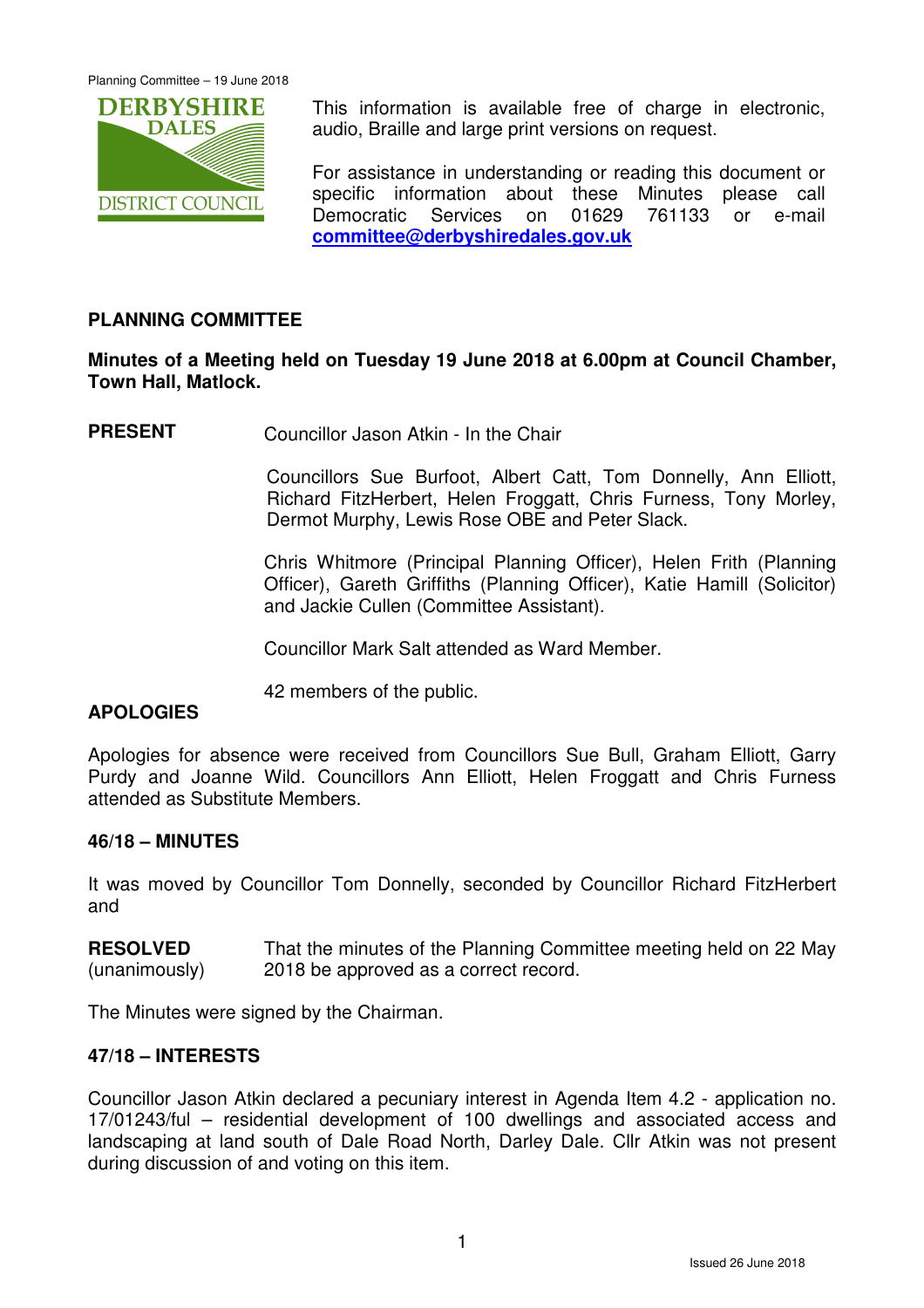# **48/18 – APPLICATION NO. 18/00244/OUT – ERECTION OF DWELLING AND ASSOCIATED ACCESS (OUTLINE) AT HOMECROFT, OLD HACKNEY LANE, HACKNEY**

The Committee visited the site prior to the meeting to allow Members to assess the impact of the development on the amenity of neighbouring residents.

Correspondence received after publication of the agenda was distributed at the meeting. This comprised a written representation from the Applicant's Agent.

In accordance with the procedure for public participation, Cllr Mark Salt (Derbyshire Dales District Council) commented as Ward Member mainly on highway concerns.

It was moved by Councillor Albert Catt, seconded by Councillor Richard FitzHerbert and

**RESOLVED** That outline planning permission be granted subject to the conditions set out in the report.

**Voting:** 

| For                | 10 |
|--------------------|----|
| Against            | 2  |
| <b>Abstentions</b> | O  |

The Chairman declared the motion carried.

# **49/18 - APPLICATION NO. 17/01243/FUL – RESIDENTIAL DEVELOPMENT OF 100 DWELLINGS AND ASSOCIATED ACCESS AND LANDSCAPING AT LAND SOUTH OF DALE ROAD NORTH, DARLEY DALE**

It was moved by Councillor Lewis Rose OBE, seconded by Councillor Richard FitzHerbert and

**RESOLVED** That Councillor Albert Catt take the Chair in respect of this item.

(Unanimously)

The Committee visited the site prior to the meeting to allow Members to fully assess the impact of the development on the local environment.

Correspondence received after publication of the agenda was distributed at the meeting. This comprised further comments from the Local Highway Authority confirming that the revised site layout plan (ref. DAR/SL/01 Rev C) satisfactorily incorporated the internal estate street layout amendments they had previously requested. The Local Highway Authority confirmed that they would not be in a position to raise a sustainable objection in principle to the development proposals on highway safety grounds on this basis and recommended that conditions and advisory footnotes to be applied if the application was approved:

In accordance with the procedure for public participation, Ms Louise Boardman (Darley Dale Town Council), Mr Andrew Creese (Darley Dale Neighbourhood Plan Working Group), Mr Patrick D'Arcy (Two Dales Residents' Action Group) and Mr David Jones (local resident) spoke against the application; Cllr. Mark Salt (Derbyshire Dales District Council)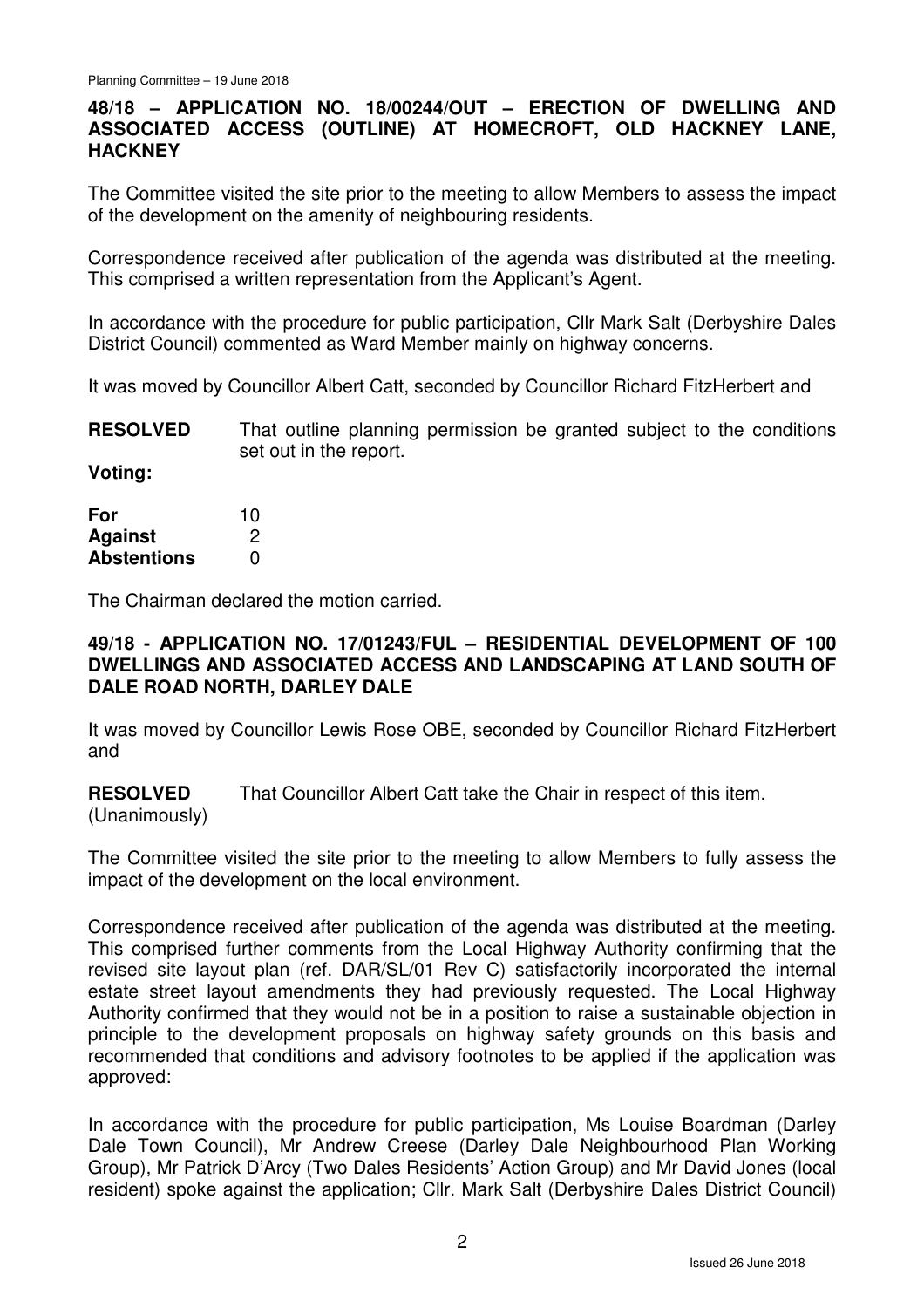spoke as Ward Member, and Mr George Breed (Applicant) spoke in favour of the application.

It was moved by Councillor Lewis Rose OBE, seconded by Councillor Tony Morley and

- **RESOLVED** That authority be delegated to the Development Manager to grant planning permission on completion of a S106 planning obligation agreement to secure the following contributions:
	- 1. The provision and subsequent management of the following mix of affordable housing (equivalent to 20%)
		- 6 x 2 bedroomed bungalows for rent
		- 6 x 1 bedroomed flats for rent
		- 6 x 2 bedroomed houses (3 for rent and 3 for shared ownership),
		- 2 x 3 bedroomed houses for shared ownership
	- 2. An off-site contribution towards affordable housing (equivalent to 10% provision) amounting to **£254,500**;
	- 3. Funding for 17 primary school places at Darley Churchtown C of E Primary School of **£193,783.17**, and **£32,699** towards upgrading sports facilities

and subject to the conditions set out in the report, with the exception of Condition 17, which was duplicated by Highway Authority Condition 13), an additional condition, detailed below, and conditions and footnotes recommended by the Local Highway Authority as follows:

## **Additional Planning Authority Conditions**

Notwithstanding the submitted details only the Chedworth House Type to plot 78 shall incorporate surveillance windows to the south facing side elevation only. Such openings shall not extend to the insertion of a tax window to this house type or surveillance windows to any other house types unless otherwise agreed in writing by the Local Planning Authority.

Reason:

For the avoidance of doubt and to ensure a satisfactory external appearance of the development in accordance with the aims of Policy PD1 of the Adopted Derbyshire Dales Local Plan (2017).

## **Highway Authority Conditions**

1. No development shall take place including any works of demolition until a construction management plan or construction method statement has been submitted to and been approved in writing by the Local Planning Authority. The approved plan/statement shall be adhered to throughout the construction period. The statement shall provide for: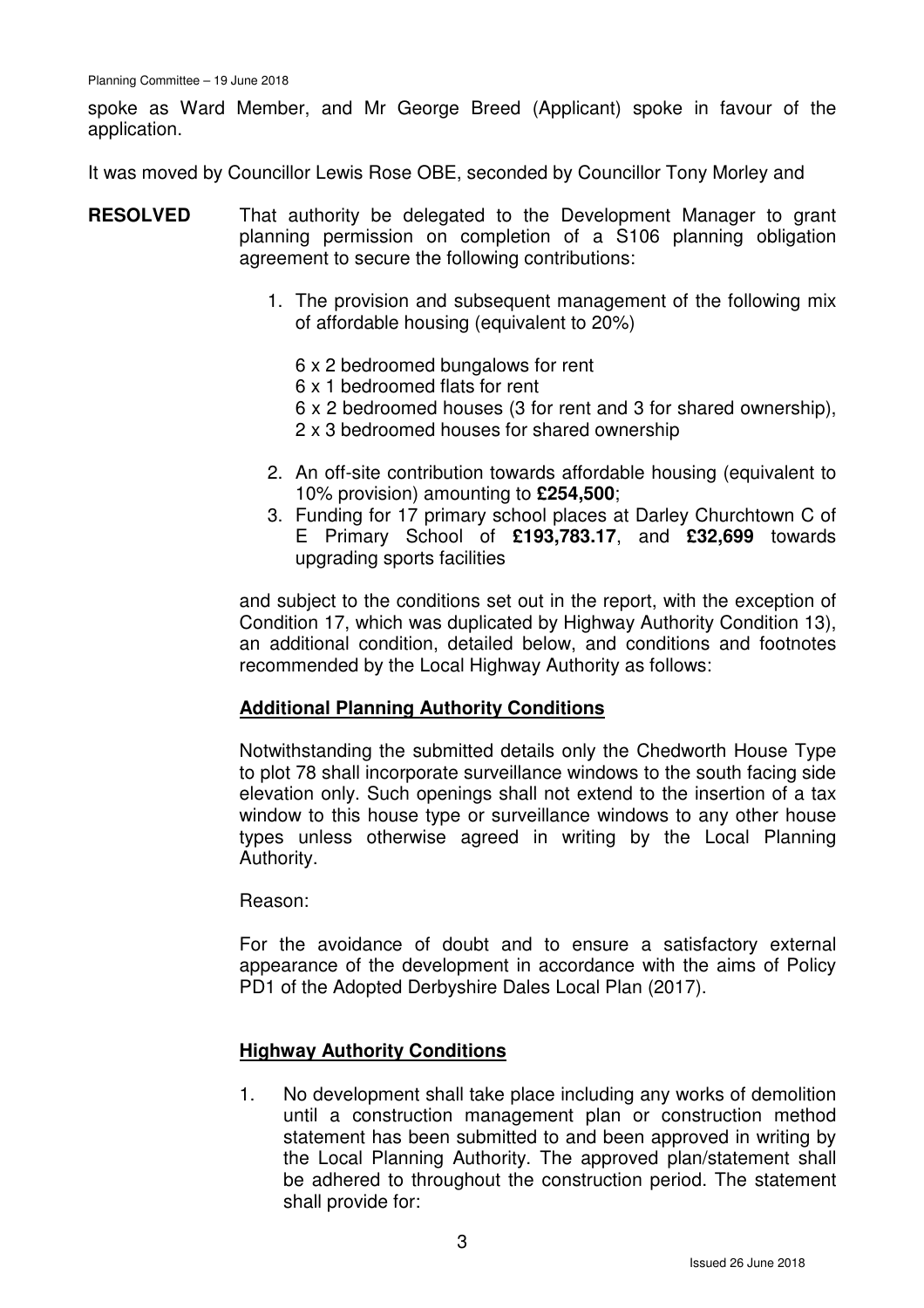- a. Parking of vehicles of site operatives and visitors
- b. routes for construction traffic
- c. hours of operation
- d. method of prevention of debris being carried onto highway
- e. pedestrian and cyclist protection
- f. proposed temporary traffic restrictions
- g. arrangements for turning vehicles
- h. Roadside hoarding and construction access arrangements
- 2. Before any other operations are commenced space shall be provided within the site for storage of plant and materials and site accommodation, laid out and constructed in accordance with detailed designs first submitted to and approved in writing by the Local Planning Authority. Once implemented the facilities shall be retained free from any impediment to their designated use throughout the construction period.
- 3. No development shall be commenced until a Development Phasing and Completion Plan has been submitted to and approved in writing by the Local Planning Authority. The Development Phasing and Completion Plan shall set out the development phases and the standards that estate streets serving each phase of the development will be completed to.
- 4. There shall be no vehicular access permitted under this application to / from Station Road from the development site. The sole means of vehicular access shall be from Dale Road South (A6).
- 5. Before any other operations are commenced on site (excluding demolition and site clearance) the permanent site access arrangements and modifications to Dale Road South (A6), generally in accordance with details shown on drawing number 003 Rev A (contained within the Transport Assessment document dated December 2017), but more specifically in accordance with detailed designs first submitted to and approved in writing by the Local Planning Authority, shall be fully laid out and constructed and be provided with  $2.4m \times 49.4m$  and  $2.4m \times 43.4m$  visibility sightlines to the south east and north west of the access point respectively - the area in advance of the sightlines forming part of the street and not part of any adjoining plot or third party land. For the avoidance of doubt the Developer will be required to enter into a section 278 Agreement (Highways Act 1980) with the Highway Authority in order to comply with the requirements of this condition.
- 6. No development shall take place until the layout and construction details of the residential estate roads and footways (including layout, levels, gradients, surfacing / construction materials, means of surface water drainage and street lighting) have been submitted to and approved in writing by the Local Planning Authority.
- 7. The carriageways of the proposed estate roads shall be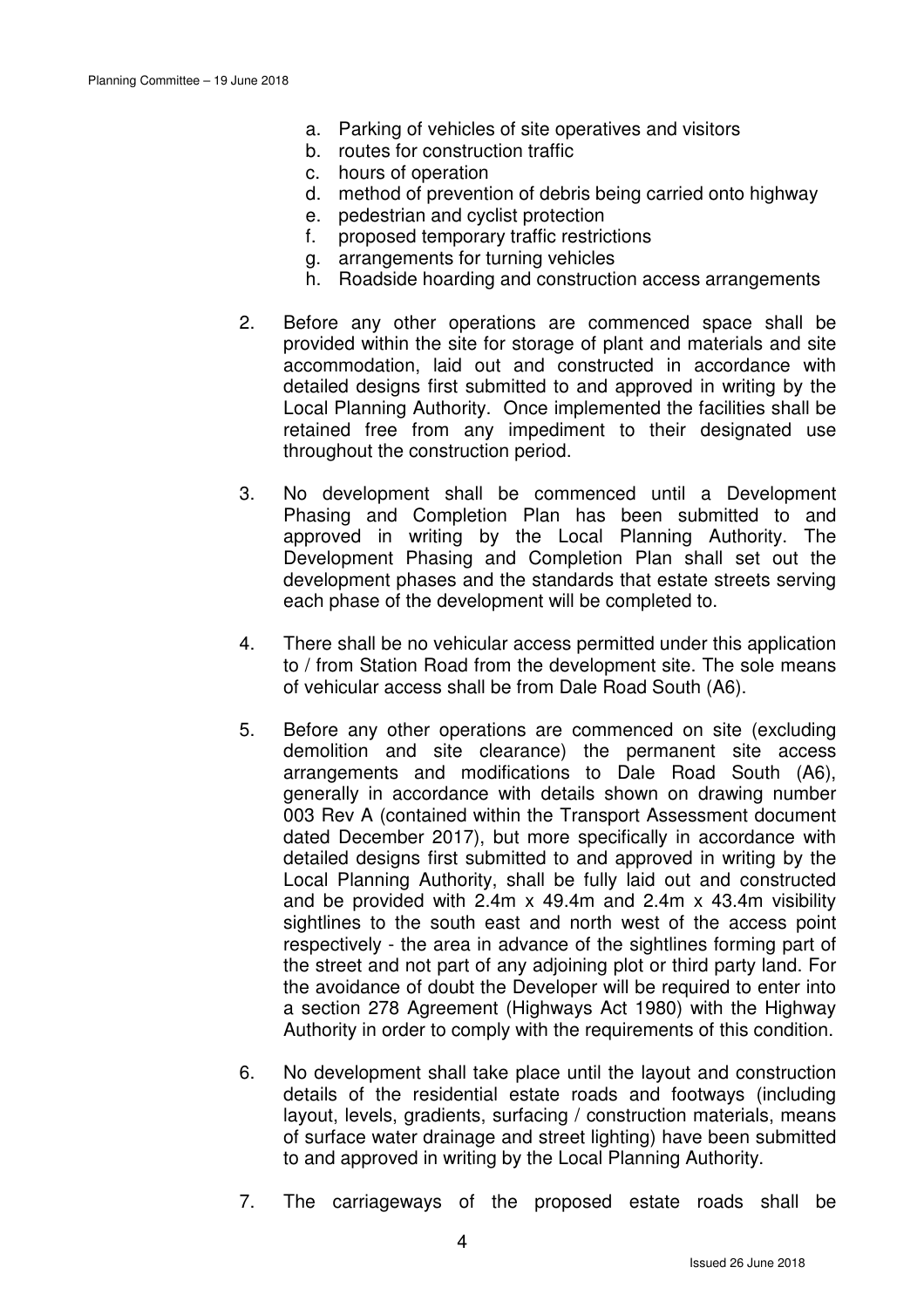constructed in accordance with details approved under Condition [ 6? ] above up to and including at least road base level, prior to the commencement of the erection of any dwelling intended to take access from that road. The carriageways and footways shall be constructed up to and including binder course surfacing to ensure that each dwelling prior to occupation has a properly consolidated and surfaced carriageway and footway, between the dwelling and the existing highway. Until final surfacing is completed, the footway base course shall be provided in a manner to avoid any upstands to gullies, covers, kerbs or other such obstructions within or abutting the footway. The carriageways, footways and footpaths in front of each dwelling shall be completed with final surface course within twelve months (or three months in the case of a shared surface road) from the occupation of such dwelling, unless otherwise agreed in writing by the Local Planning Authority.

- 8. Internal estate street junctions shall be provided with 2.4m x 25m minimum visibility splays in each direction (2.4m x 17m in the case of shared surface streets), measured to the nearside carriageway edge; the area in advance of the sightlines being laid out as an extended footway / margin, forming part of the estate street and not part of any adjoining plot or other third party land.
- 9. The estate streets shall be provided with 25m forward visibility sightlines around the inside of bends in the street alignment (17m in the case of shared surface streets), or other such dimension as may be agreed in writing with the Local Planning Authority; the area in advance of the sightlines being laid out as an extended footway, forming part of the estate street and not part of any adjoining plot or other third party land.
- 10. Individual driveways shall be provided with 2.4m x 25m visibility splays in each direction to the new estate street (17m in the case of shared surface streets), or other such dimension as may be agreed with the Local Planning Authority, measured to the nearside carriageway channel level; the area in advance of the sightlines remaining thereafter free from any obstructions to visibility over 1m high (750mm in the case of vegetation) relative to the nearside carriageway channel level.
- 11. The premises, the subject of the application, shall not be occupied until the estate street has been provided with suitable turning arrangements to enable service and delivery vehicles to turn, all as may be agreed in writing with the Local Planning Authority. In the case where interim turning arrangements are constructed these must remain available until any permanent estate street turning is available, in accordance with the approved estate street designs.
- 12. No dwelling shall be occupied until space has been provided within the site curtilage / plot for the parking of residents and visitors vehicles associated with that dwelling, all to be laid out in accordance with the approved drawings and constructed as may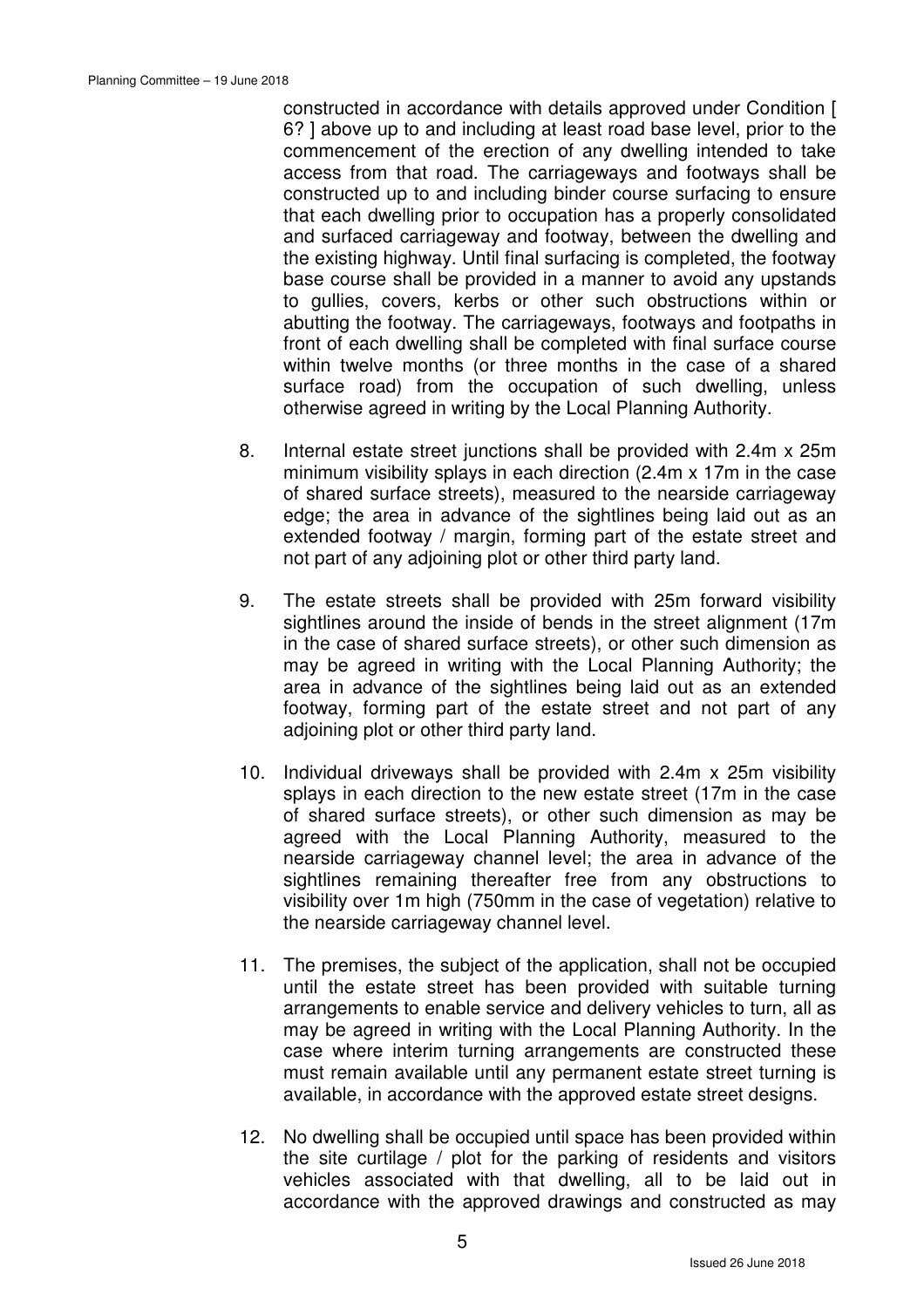be agreed in writing by the Local Planning Authority. The facilities shall be retained throughout the life of the development free from any impediment to their designated use, for the parking of motor vehicles at all times.

- 13. Notwithstanding the provisions of the Town and Country Planning (General Permitted Development) Order 2015 (or any Order revoking and/or re-enacting that Order) the garages hereby permitted shall be retained as such and shall not be used for any purpose other than the garaging of private motor vehicles associated with the residential occupation of the property without the grant of further specific planning permission from the Local Planning Authority.
- 14. The development hereby permitted shall not be commenced until details of secure cycle parking facilities for the occupants of, and visitors to, the development hereby approved have been submitted to and approved in writing by the Local Planning Authority. These facilities shall be fully implemented and made available for use prior to the occupation of the development hereby permitted and shall thereafter be retained for use at all times.
- 15. No gates or other barriers, including any part of their opening arc, shall be permitted to open out over public highway areas. Gates should open inwards only or should be set back an appropriate distance within the site to accommodate.
- 16. The proposed property access drives shall be no steeper than 1 in 10 for the first 5m from the nearside highway boundary and shall be provided with sufficient vertical curvature to prevent the grounding of vehicles when traversing to and from the highway.
- 17. No part of the development shall be occupied until details of arrangements for storage of bins and collection of waste, within the plot curtilage, have been submitted to and approved by the Local Planning Authority. The development shall be carried out in accordance with the agreed details and the facilities retained for the designated purposes at all times thereafter.
- 18. Prior to the commencement of the development details shall be submitted to and approved in writing by the Local Planning Authority showing the means to prevent the discharge of water from the development onto the adjoining highway. The approved scheme shall be undertaken and completed prior to the first use of the access and retained as such thereafter.
- 19. Works shall not commence on site until a scheme for the disposal of highway surface water has been submitted to and approved by the Local Planning Authority. The scheme shall be implemented in accordance with the approved details prior to occupation of the dwellings and retained accordingly thereafter.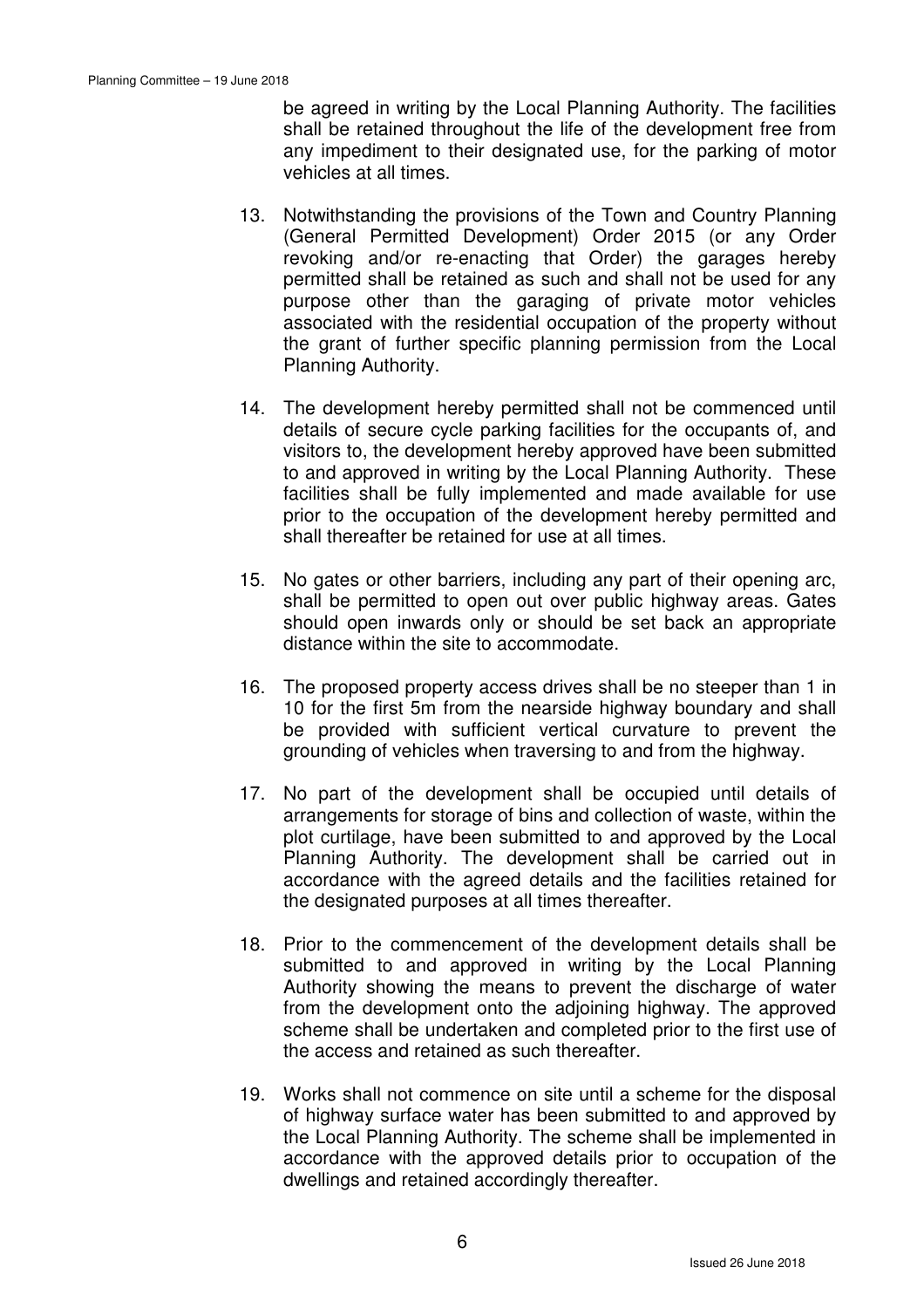- 20. No development shall be commenced until details of the proposed arrangements for future management and maintenance of the proposed streets within the development have been submitted to and approved by the local planning authority. The streets shall thereafter be maintained in accordance with the approved management and maintenance details until such time as an agreement has been entered into under section 38 of the Highways Act 1980 or a private management and Maintenance Company has been established.
- 21. A residential Travel Plan shall be submitted to the Local Planning Authority for written approval. The Approved Travel Plan shall be implemented in accordance with the timescales specified therein, to include those parts identified as being implemented prior to occupation and following occupation, unless alternative timescales are agreed in writing with the Local Planning Authority. The Approved Travel Plan shall be monitored and reviewed in accordance with the agreed Travel Plan targets.
- 22. No development shall take place until details of the implementation, maintenance and management of the sustainable drainage scheme have been submitted to and approved by the Local Planning Authority. The scheme shall be implemented and thereafter managed and maintained in accordance with the approved details. Those details shall include:
	- a. a timetable for its implementation, and;
	- b. a management and maintenance plan for the lifetime of the development which shall include the arrangements for adoption by any public body or statutory undertaker, or any other arrangements to secure the operation of the sustainable drainage scheme throughout its lifetime.

# **Advisory Notes**

- a. Pursuant to Section 38 and the Advance Payments Code of the Highways Act 1980, the proposed new estate roads should be laid out and constructed to adoptable standards and financially secured. Advice regarding the technical, financial, legal and administrative processes involved in achieving adoption of new residential roads may be obtained from the Strategic Director Economy, Transport and Environment at County Hall, Matlock (telephone: 01629 580000 and ask for the Development Control Implementation Officer - North).
- b. Pursuant to Sections 149 and 151 of the Highways Act 1980, steps shall be taken to ensure that mud or other extraneous material is not carried out of the site and deposited on the public highway. Should such deposits occur, it is the applicant's responsibility to ensure that all reasonable steps (e.g. street sweeping) are taken to maintain the roads in the vicinity of the site to a satisfactory level of cleanliness.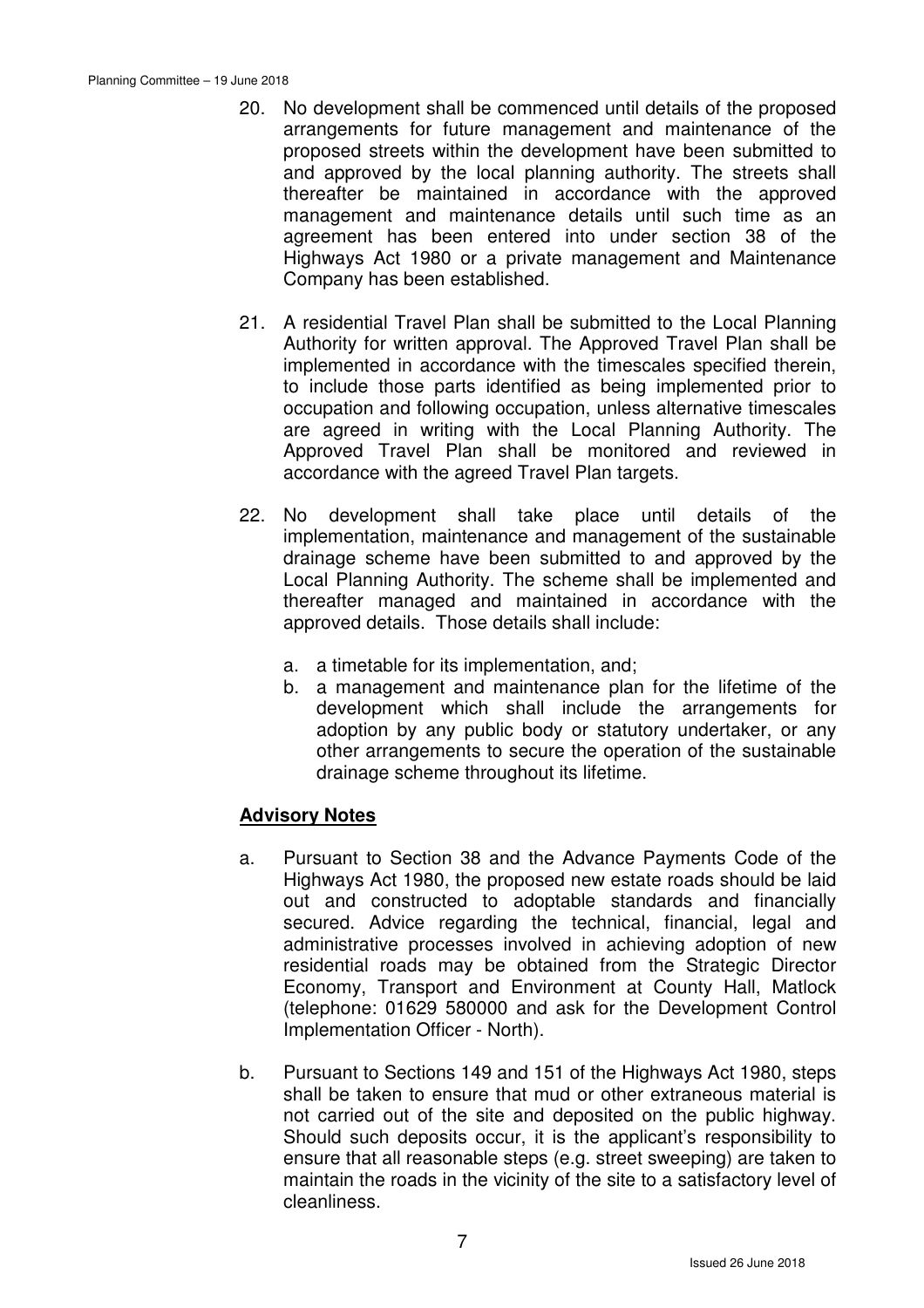- c. Pursuant to Section 163 of the Highways Act 1980, where the site curtilage slopes down towards the public highway, measures shall be taken to ensure that surface water run-off from within the site is not permitted to discharge across the footway margin. This usually takes the form of a dish channel or gulley laid across the access immediately behind the back edge of the highway, discharging to a drain or soakaway within the site.
- d. Pursuant to Sections 219/220 of the Highways Act 1980, relating to the Advance Payments Code, where development takes place fronting new estate streets the Highway Authority is obliged to serve notice on the developer, under the provisions of the Act, to financially secure the cost of bringing up the estate streets up to adoptable standards at some future date. This takes the form of a cash deposit equal to the calculated construction costs and may be held indefinitely. The developer normally discharges his obligations under this Act by producing a layout suitable for adoption and entering into an Agreement under Section 38 of the Highways Act 1980. Where residential construction works commence ahead of any adoption Agreement being in place the Highway Authority will be obliged to pursue the Advance Payments Code sum identified in the notice.
- e. Pursuant to Section 278 of the Highways Act 1980 and the provisions of the Traffic Management Act 2004, no works may commence within the limits of the public highway without the formal written Agreement of the County Council as Highway Authority. It must be ensured that public transport services in the vicinity of the site are not adversely affected by the development works. Advice regarding the technical, legal, administrative and financial processes involved in Section 278 Agreements may be obtained from Mr K Barton in Development Control at County Hall, Matlock (telephone : 01629 538658). The applicant is advised to allow approximately 16 weeks in any programme of works to obtain a Section 278 Agreement.
- f. Pursuant to Section 50 (Schedule 3) of the New Roads and Streetworks Act 1991, before any excavation works (for Statutory Undertaker connections etc.) are commenced within the limits of the existing public highway, at least 6 weeks prior notification should be given to the Strategic Director Economy, Transport and Environment at County Hall, Matlock (telephone: 01629 580000 and ask for the New Roads and Street-works Section).
- g. The applicant is advised to obtain a technical approval for all estate street details from the Local Highway Authority prior to the submission of any details to the Local Planning Authority, to discharge Condition  $\begin{bmatrix} 6 \end{bmatrix}$ . At present the construction approval process may take up to 12 weeks to achieve, depending on the appropriateness and completeness of the original information submitted, the applicant should therefore allow sufficient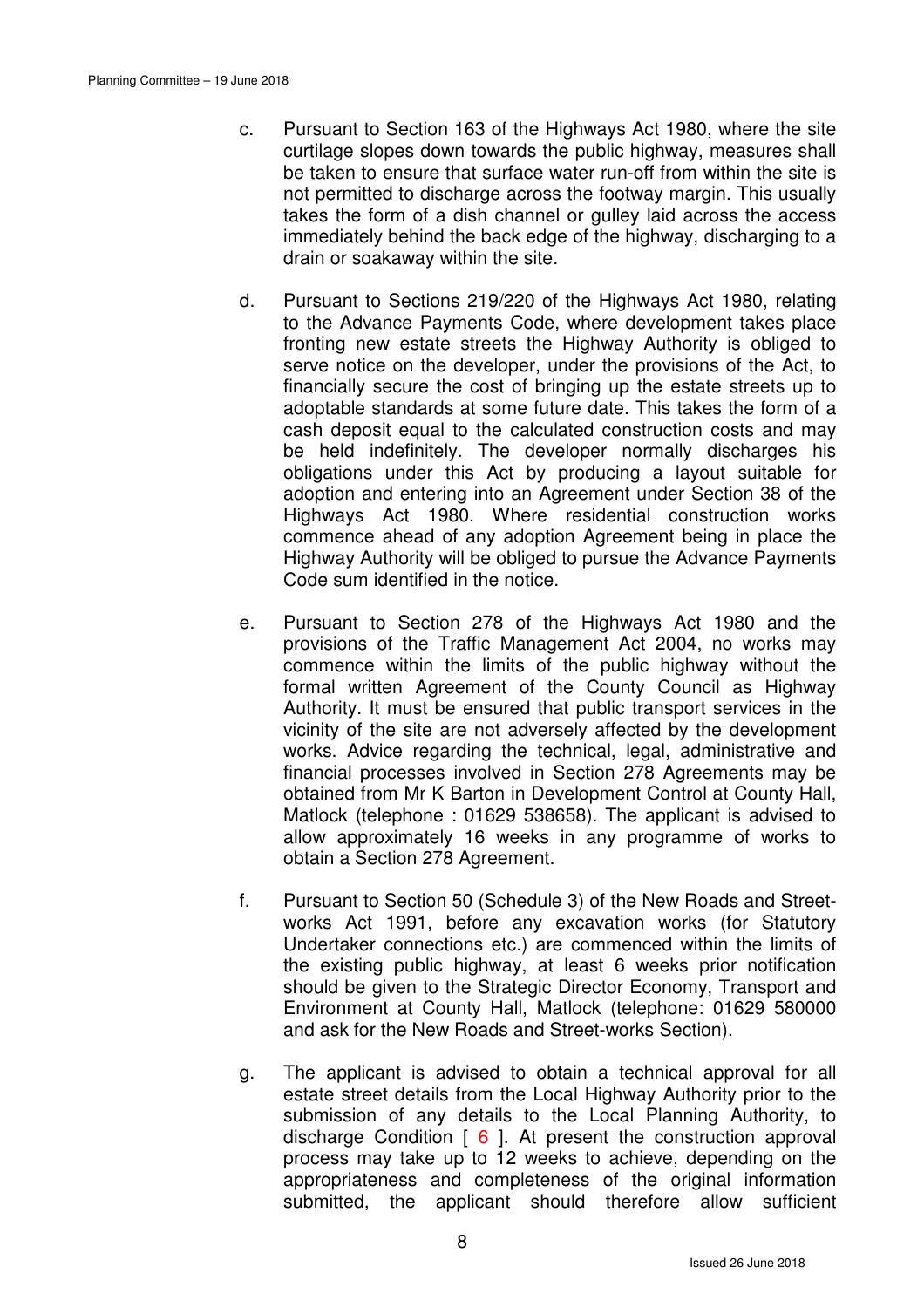timescales within their development program to accommodate this. Without construction approval being issued the Highway Authority would not be in a position to discharge the condition within the normal planning application consultation period.

- h. The Highway Authority recommends that the first 5m of the proposed access driveway should not be surfaced with a loose material (i.e. unbound chippings or gravel etc.). In the event that loose material is transferred to the highway and is regarded as a hazard or nuisance to highway users, the Authority reserves the right to take any necessary action against the householder.
- i. Derbyshire County Council strongly promotes Sustainable Drainage Systems (SuDS) to be incorporated within the design of a drainage strategy, applying the SuDS management train. The applicant should also seek to promote betterment or meet greenfield runoff rates taking into account the impacts of climate change. For more advice regarding the County Council's requirements please contact flood.team@derbyshire.gov.uk .
- j. Under the provisions of the New Roads and Street Works Act 1991 and the Traffic Management Act 2004, all works that involve breaking up, resurfacing and / or reducing the width of the carriageway require a notice to be submitted to Derbyshire County Council. Works that involve road closures and / or are for a duration of more than 11 days require a three month notice; developers' works will generally fall into this category. Developers and Utility companies (for associated services) should prepare programmes for all works that are required for the development, such that these can be approved through the coordination, noticing and licencing processes. This will require developers and Utility companies to work to agreed programmes and booked slots for each part of the works. Discussions should therefore take place with Derbyshire County Council's Highway Noticing Section, at County Hall, Matlock at the earliest stage possible.
- k. Effective monitoring is an essential requirement of a successful Travel Plan. The Highway Authority recommends the use of the STARS For Travel plan toolkit: https://www.starsfor.org, although other monitoring methods are available. Use of this system ensures a consistency of quality and puts in place a straightforward system for subsequent updating and monitoring. Fees are levied for the use of this system. Contact: sustainable.travel@derbyshire.gov.uk for more details.

## **Voting:**

| For                | 10 |
|--------------------|----|
| <b>Against</b>     |    |
| <b>Abstentions</b> | O  |

The Chairman declared the motion carried.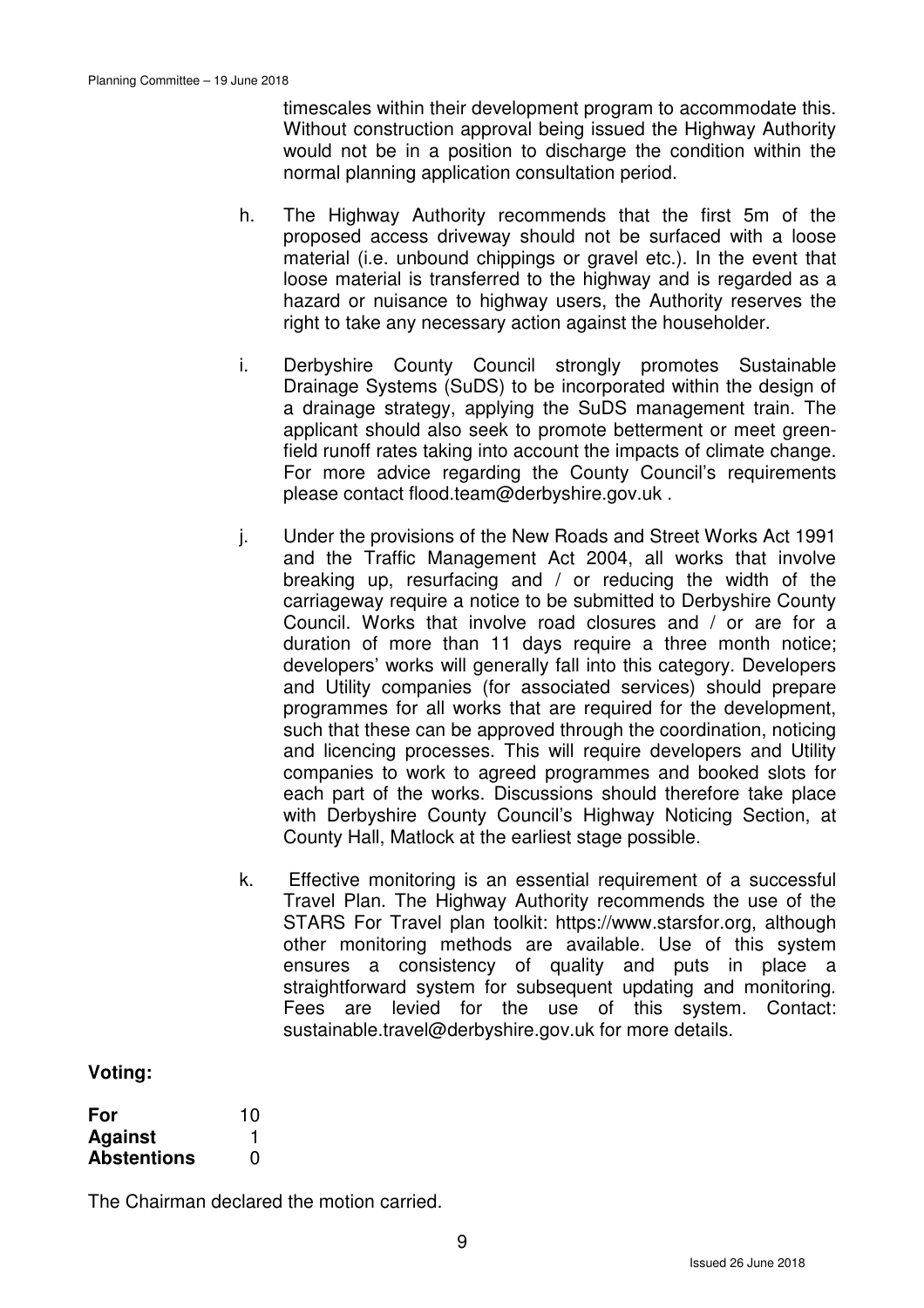# **49/18 - APPLICATION NO. 18/00235/FUL – ERECTION OF DETACHED GARDEN ROOM WITH DECKING ABOVE (RETROSPECTIVE) AT 14 MAIN STREET, MIDDLETON BY WIRKSWORTH**

The Committee visited the site prior to the meeting to allow Members to appreciate the site, context, impacts of the proposal on the character and appearance of heritage assets and amenity of neighbours.

Correspondence received after publication of the agenda was distributed at the meeting. This comprised further information from the Applicant, which was not relevant to the planning application.

In accordance with the procedure for public participation, Mrs Lynne Cowan (Local Resident) spoke against the application and Mr Alvin (Applicant) spoke in favour of the application.

It was moved by Councillor Albert Catt, seconded by Councillor Richard FitzHerbert and

**RESOLVED** That retrospective planning permission be granted for the reason(s) set out below; with a condition as set out below, and with an advisory footnote to the Applicant regarding the possibility of requiring Building Regulations approval:

#### Reason

That limited views of the structure from within the conservation area and grounds of the adjacent grade II listed building is such that the development, subject to being given an appropriate dark colour stain finish, does not result in harm to the character, appearance or setting of these designated heritage assets and the steeply sloping nature of the site is such that overlooking between properties already exists. It was not therefore considered that the raised decking area would make this situation significantly worse to the extent that refusal on amenity grounds was merited.

**Voting:** 

Condition 1

That the decking be treated with an appropriate darker colour stain to blend in with its surroundings.

**For Against Abstentions** 

> 9 3  $\Omega$

The Chairman declared the motion carried.

# **51/18 - APPLICATION NO. 18/00286/FUL – PROPOSED CHANGE OF USE AND CONVERSION OF STABLE TO DWELLING AT LAND TO THE REAR OF WHITELEA LANE, OAKSEDGE LANE, TANSLEY**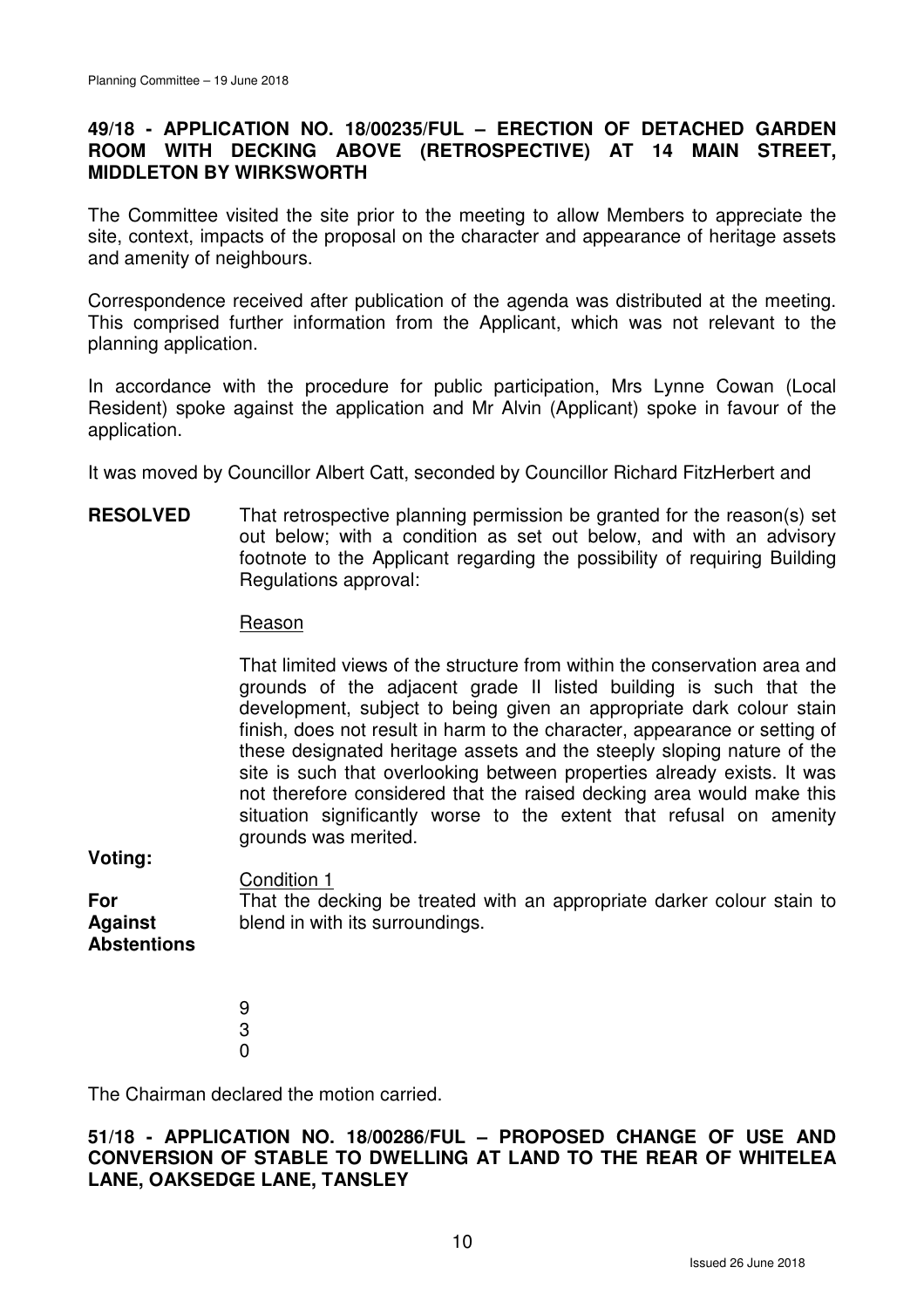The Committee visited the site prior to the meeting to allow Members to assess the site and its context.

In accordance with the procedure for public participation, Mr Nick Baseley (Agent) spoke in favour of the application.

It was moved by Councillor Richard FitzHerbert, seconded by Councillor Chris Furness and

**RESOLVED** (unanimously) That planning permission be refused for the reason set out in the report.

# **52/18 - APPLICATION NO. 18/00253/OUT – ERECTION OF DWELLING AND ASSOCIATE ACCESS AT THE CHALET BUNGALOW, BUTTS DRIVE, MATLOCK**

The Committee visited the site prior to the meeting to allow Members to assess the site and context.

Correspondence received after publication of the agenda was distributed at the meeting. This comprised correspondence from a neighbour regarding a Restrictive Covenant on the property.

It was noted that there were no passing places on Butts Drive, contrary to Matlock Town Council's comment in their consultation response.

In accordance with the procedure for public participation, Mr Graham Green and Mrs Anna Baker (Local Residents) spoke against the application and Mrs Nicola Knighton (Local Resident) commented on the application.

It was moved by Councillor Sue Burfoot, seconded by Councillor Peter Slack and

**RESOLVED** (unanimously) That planning permission be refused for the reason set out in the report.

# **53/18 – APPLICATION NO. 18/00347/FUL – REGRADING OF LAND TO ACCOMMODATE SURPLUS MATERIAL FROM ADJACENT HOUSING SITE AND ASSOCIATED LANDSCAPING AT LAND AT ASKER LANE, MATLOCK**

The Committee visited the site prior to the meeting to allow Members to assess the impact of the development on the character and appearance of the area and archaeological and ecological interests.

In accordance with the procedure for public participation, Ms Rina Jones and Ms Sarah Fowles (Local Residents) spoke against the application and Mr James Hicks (Agent) spoke in favour of the application.

It was moved by Councillor Tony Morley, seconded by Councillor Chris Furness and

**RESOLVED** That planning permission be granted subject to the conditions set out in the report.

**Voting:**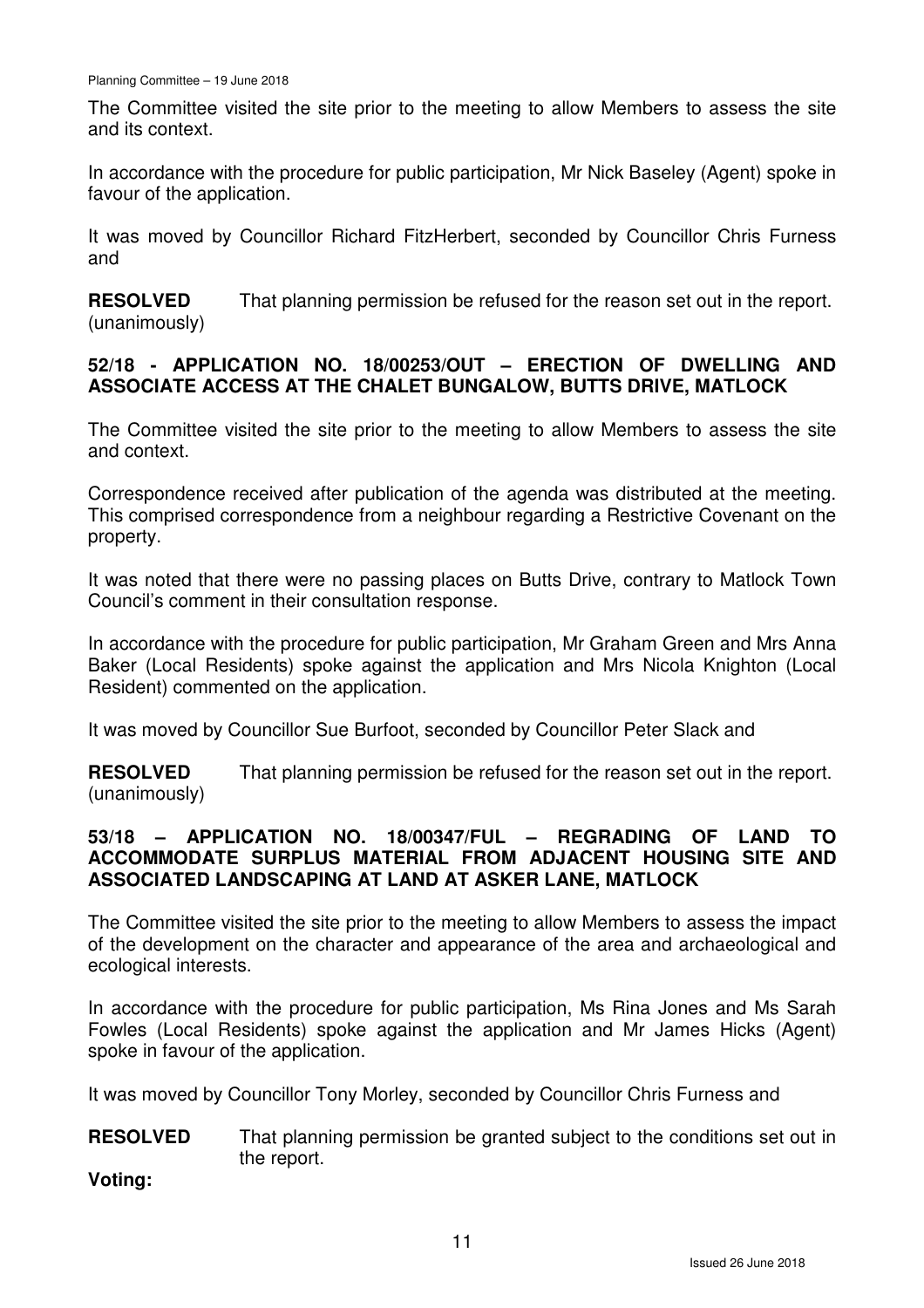Planning Committee – 19 June 2018

| For                | 5 |
|--------------------|---|
| <b>Against</b>     |   |
| <b>Abstentions</b> | O |

The Chairman declared the motion defeated.

It was then moved by Councillor Albert Catt, seconded by Councillor Chris Furness and

**RESOLVED** That this application be deferred for the following reason(s):

> To enable further negotiations between Officers and William Davis with a view to establishing where else the soil could be deposited. Further, a report should be brought to this Committee clarifying whether the waste is clay or topsoil, and information regarding the stability of the meadow should the clay/topsoil be deposited on it.

**Voting:** 

| For                | 9 |
|--------------------|---|
| <b>Against</b>     | 2 |
| <b>Abstentions</b> |   |

The Chairman declared the motion carried.

## **54/18 – MOTION TO CONTINUE**

It was moved by Councillor Jason Atkin, seconded by Councillor Tom Donnelly and

**RESOLVED** (unanimously) That, in accordance with Rule of Procedure 13, the meeting continue beyond 2½ hours to enable the business on the agenda to be concluded.

## **55/18 - APPLICATION NO. 18/00418/OUT – RESIDENTIAL DEVELOPMENT OF TWO DWELLINGS AND ASSOCIATED ACCESS (OUTLINE) AT THE BUNGALOW, EDGEFOLD ROAD, MATLOCK**

The Committee visited the site prior to the meeting to allow Members to appreciate the site and context and to consider the amenity impacts of the proposal.

Correspondence received after publication of the agenda was distributed at the meeting. This comprised further comments from local residents regarding the amended proposal and a response from the Applicant's Agent to the objections raised.

In accordance with the procedure for public participation, Ms Verity Holmes (Local Resident) spoke against the application and Ms Rebecca Beardsley (Agent) spoke in favour of the application.

It was moved by Councillor Richard FitzHerbert, seconded by Councillor Tom Donnelly and

**RESOLVED** That planning permission be granted subject to the conditions set out in the report.

**Voting:**